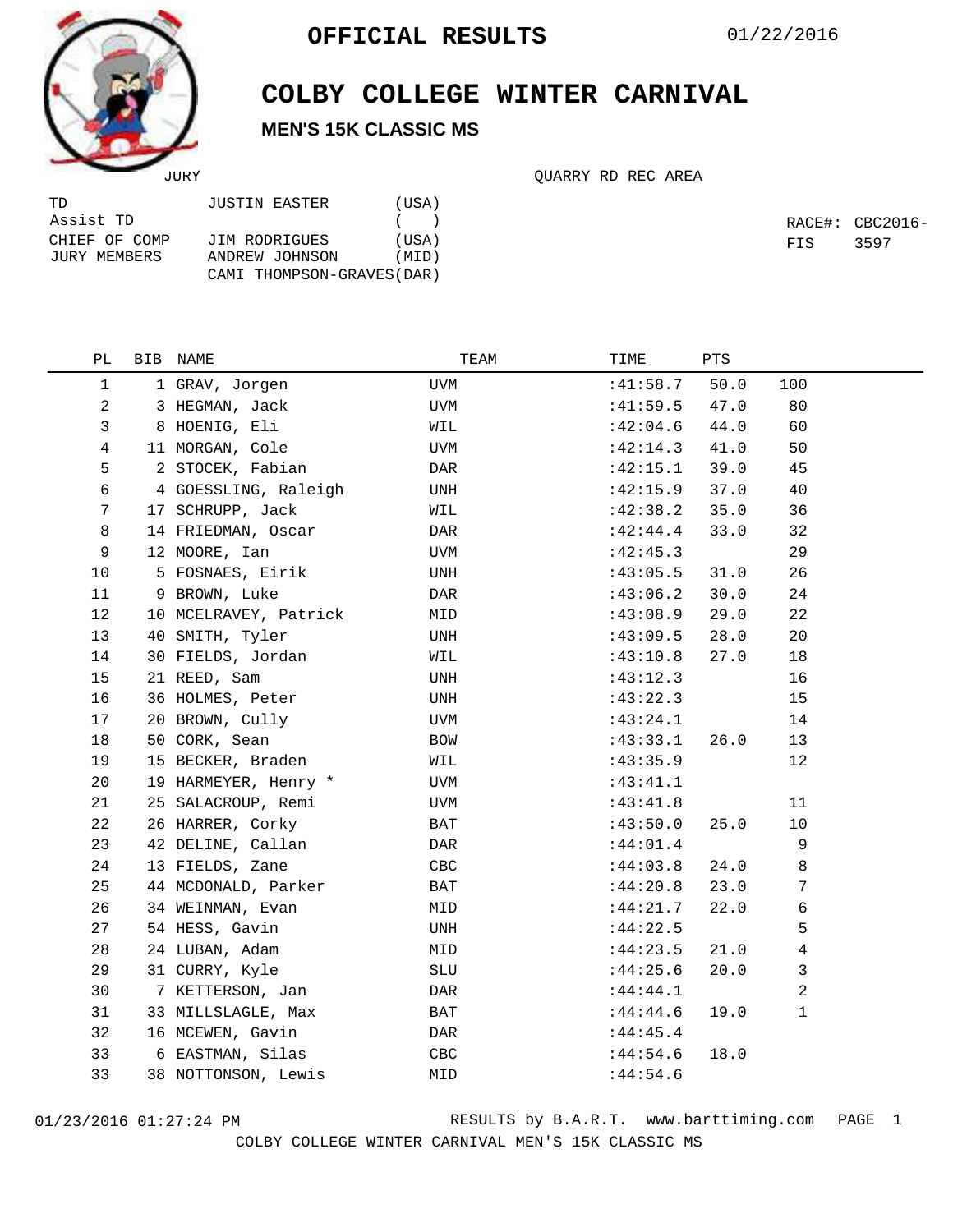| PЬ | <b>BIB</b> | NAME                     | TEAM         | TIME     | PTS  |  |
|----|------------|--------------------------|--------------|----------|------|--|
| 35 |            | 37 MEYER, Ian            | HAR          | :44:55.9 | 17.0 |  |
| 36 |            | 62 ADICOFF, Jacob        | BOW          | :45:03.1 | 16.0 |  |
| 37 |            | 61 CARR, Evan *          | WIL          | :45:13.4 |      |  |
| 38 |            | 41 MOREAU, Nathan        | BAT          | :45:14.0 |      |  |
| 39 |            | 32 MARSHALL, Phillip     | SLU          | :45:19.1 | 15.0 |  |
| 40 |            | 18 CHRISTIAN, Shane *    | UNH          | :45:19.8 |      |  |
| 41 |            | 58 GRAY, Connor W        | BAT          | :45:20.5 |      |  |
| 42 |            | 29 GARDNER, Nick         | WIL          | :45:21.2 |      |  |
| 43 |            | 67 REGAN, Cam *          | CBC          | :45:29.6 |      |  |
| 44 |            | 27 MORIN, Alexis         | LAV          | :45:30.2 | 14.0 |  |
| 45 |            | 59 LIPHART, Ian *        | CBC          | :45:30.7 |      |  |
| 46 |            | 46 ALLEN, Ben *          | UNH          | :45:36.1 |      |  |
| 47 |            | 65 SINKLER, Samuel       | CBC          | :45:38.5 | 13.0 |  |
| 48 |            | 22 TUCKER, Jefferson R   | CBC          | :45:45.0 |      |  |
| 49 |            | 55 COSTLEY, Luke         | WIL          | :46:10.8 |      |  |
| 50 |            | 45 RAMSAY, Dustin        | SLU          | :46:11.6 | 12.0 |  |
| 51 |            | 57 LA LIBERTE, Torin     | SMC          | :46:13.7 | 11.0 |  |
| 52 |            | 51 GREEN, Connor         | HAR          | :46:19.4 | 10.0 |  |
| 53 |            | 23 WIGHT, Calvin         | CBC          | :46:20.0 |      |  |
| 54 |            | 69 HYRNUK, Connor        | UMPI         | :46:20.6 | 9.0  |  |
| 55 |            | 43 SCHMELZLE, Liam       | SMC          | :46:31.7 | 8.0  |  |
| 56 |            | 35 VOLZ, Jacob           | MID          | :46:33.2 |      |  |
| 57 |            | 75 HARRINGTON, Josh *    | WIL          | :46:48.9 |      |  |
| 58 |            | 53 SHEA, Devlin          | HAR          | :46:56.2 | 7.0  |  |
| 59 |            | 39 SWOMLEY, Calvin       | SLU          | :47:01.8 |      |  |
| 60 |            | 73 SHAHEEN, Samuel       | BOW          | :47:07.9 | 6.0  |  |
| 61 |            | 52 GROVES, Malcolm       | BOW          | :47:30.3 |      |  |
| 62 |            | 70 DEETER, Aaron         | SMC          | :47:48.8 | 5.0  |  |
| 63 |            | 56 EGGER, Andrew         | CBC          | :47:51.4 |      |  |
| 64 |            | 80 MULSHINE, Liam        | HAR          | :47:54.0 |      |  |
| 65 |            | 66 SIGURSLID, Haakon     | HAR          | :47:57.7 |      |  |
| 66 |            | 49 HOLLAND, Morgan       | SLU          | :48:01.7 |      |  |
| 67 |            | 47 ANDERSON, Soren       | $_{\rm HAR}$ | :48:02.7 |      |  |
| 68 |            | 28 THOMPSON, Conor       | LAV          | :48:23.4 | 4.0  |  |
| 69 |            | 81 FOREST, Gabe *        | CBC          | :48:24.3 |      |  |
| 70 |            | 84 ROSKO, Wade           | BAT          | :48:32.9 |      |  |
| 71 |            | 76 DOYLE, Matthew        | SMC          | :48:53.1 |      |  |
| 72 |            | 60 NICHOLS, William      | BOW          | :49:05.0 |      |  |
| 73 |            | 64 CASTREN, Ruben        | SLU          | :49:18.7 |      |  |
| 74 |            | 83 ZABELL, Sam           | MID          | :49:41.5 |      |  |
| 75 |            | 74 POSCH, August *       | BOW          | :49:49.4 |      |  |
| 76 |            | 72 MEYERSON, Jacob *     | HAR          | :49:54.3 |      |  |
| 77 |            | 85 HALL, Jackson *       | CBC          | :49:59.1 |      |  |
| 78 |            | 78 BIGUE-PARE, Alexandre | LAV          | :50:29.3 | 3.0  |  |
| 79 |            | 63 FONTAINE, Hugo        | LAV          | :50:46.4 |      |  |
| 80 |            | 68 COLT, Henry *         | BAT          | :50:47.9 |      |  |
| 81 |            | 89 THOMBS, Dylan *       | BAT          | :51:32.2 |      |  |
| 82 |            | 86 FOGG, Sam             | SMC          | :53:05.6 |      |  |
| 83 |            | 82 VEAYO, Zach           | UMPI         | :59:23.0 | 2.0  |  |
|    |            |                          |              |          |      |  |

01/23/2016 01:27:24 PM RESULTS by B.A.R.T. www.barttiming.com PAGE 2 COLBY COLLEGE WINTER CARNIVAL MEN'S 15K CLASSIC MS